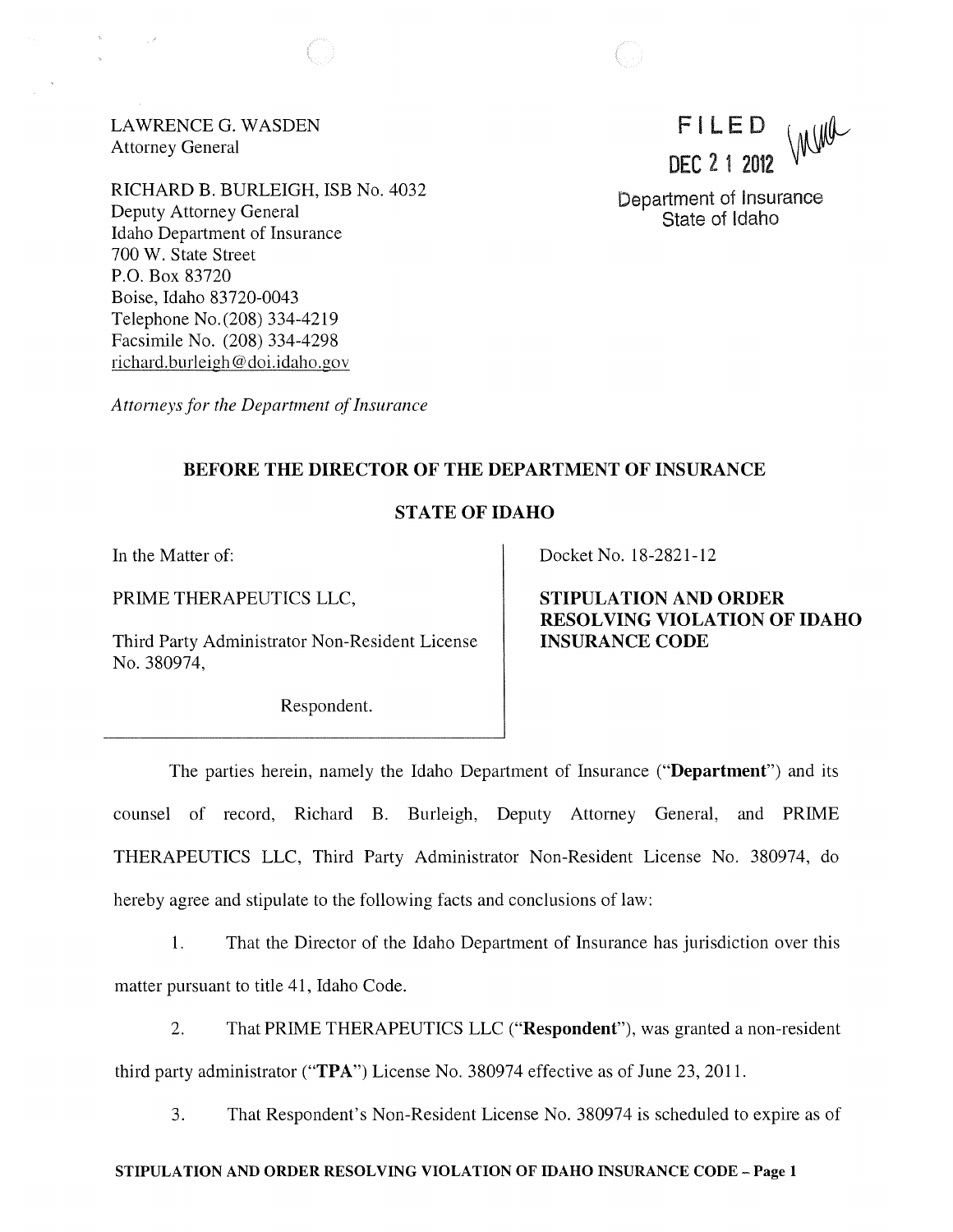January 1,2013.

4. That, pursuant to Idaho Code § 41-914, all licensed TPAs are required to file an annual report with the Department on or before July 1 of each year.

5. That Respondent failed to file its annual report at any time prior to, on or after July 1,2012.

6. That Respondent continues to operate as an administrator in Idaho notwithstanding its failure to comply with the requirements of the Idaho Code.

7. That, pursuant to Idaho Code § 41-915(2)(a), the Department may revoke Respondent's non-resident TPA license for failure to comply with the Idaho Code.

8. That, pursuant to Idaho Code §§ 41 117 and 41-915(4), the Department may seek general penalties against Respondent of up to five thousand dollars (\$5,000.00) per violation of the Idaho Insurance Code.

9. That, in lieu of a contested enforcement action, the parties agree that this matter can be brought to a close by a negotiated and stipulated settlement.

- 10. Respondent therefore agrees as follows:
	- a. Respondent shall pay a five hundred dollar (\$500.00) penalty to the Department within ten (10) business days following the execution of this Stipulation.
	- b. Respondent shall file an annual report as required by Idaho Code § 41-914 within thirty (30) days from the execution of this Stipulation.
	- c. If Respondent fails to comply with the preceding, Respondent agrees that the Department may revoke Respondent's TPA non-resident license without further notice or hearing.
- 11. Respondent acknowledges that it has had the opportunity to consult with counsel

#### STIPULA TION AND ORDER RESOLVING VIOLATION OF IDAHO INSURANCE CODE - Page 2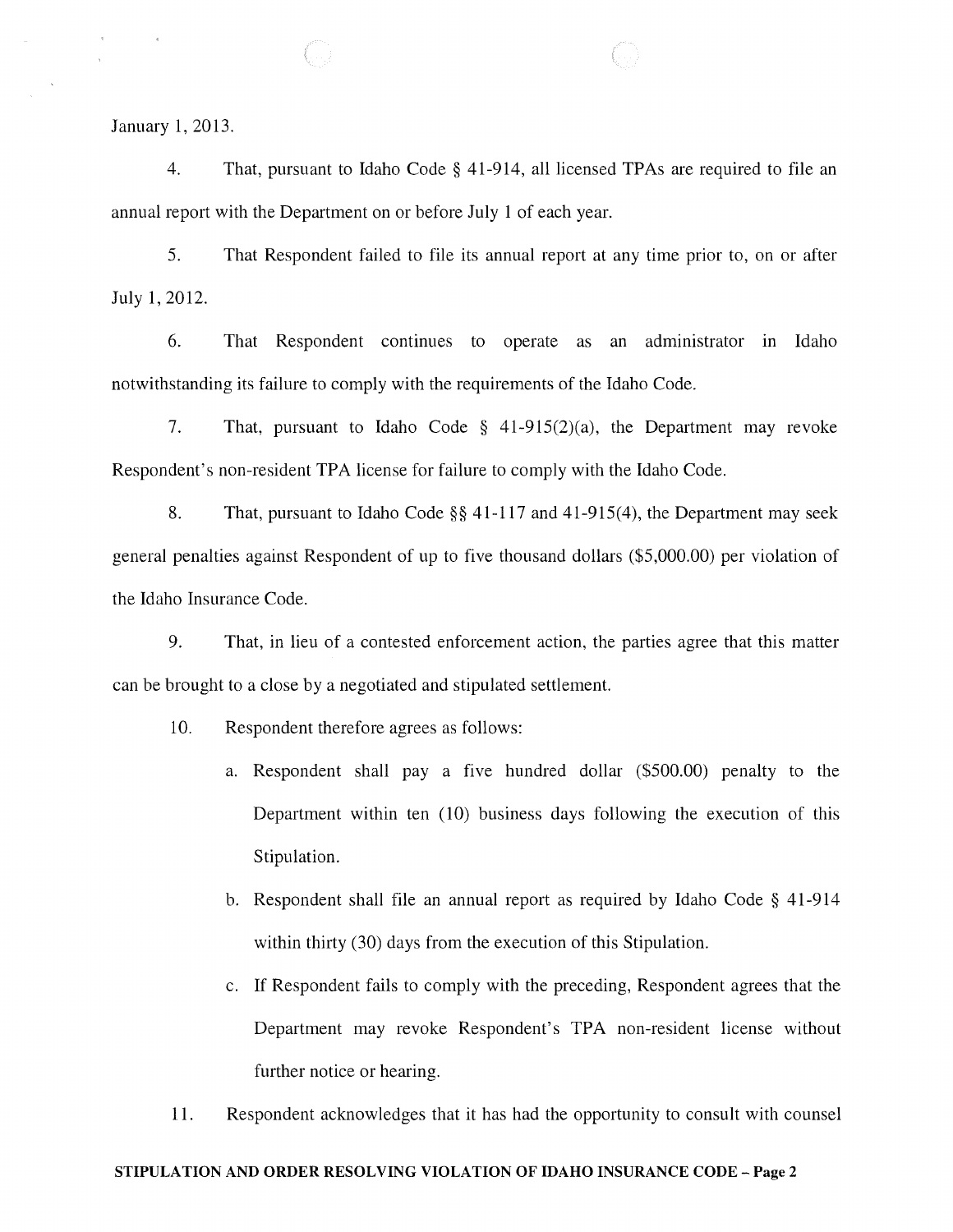concerning this Stipulation. Respondent waives its right to notice and hearing at which it may be represented by counsel, present evidence and examine witnesses. Respondent waives its right to submit this matter for review by a court of competent jurisdiction.

64

.<br>Serie

12. The parties agree that the terms of this Stipulation are appropriate and proper under the circumstances referenced herein, and that they have entered into this Stipulation knowingly, voluntarily and with full knowledge of any rights they may be waiving thereby.

13. The parties hereby waive the right to seek reconsideration and judicial review of this Stipulation or the violations of the Idaho Code referenced herein.

[Signatures on following pages.]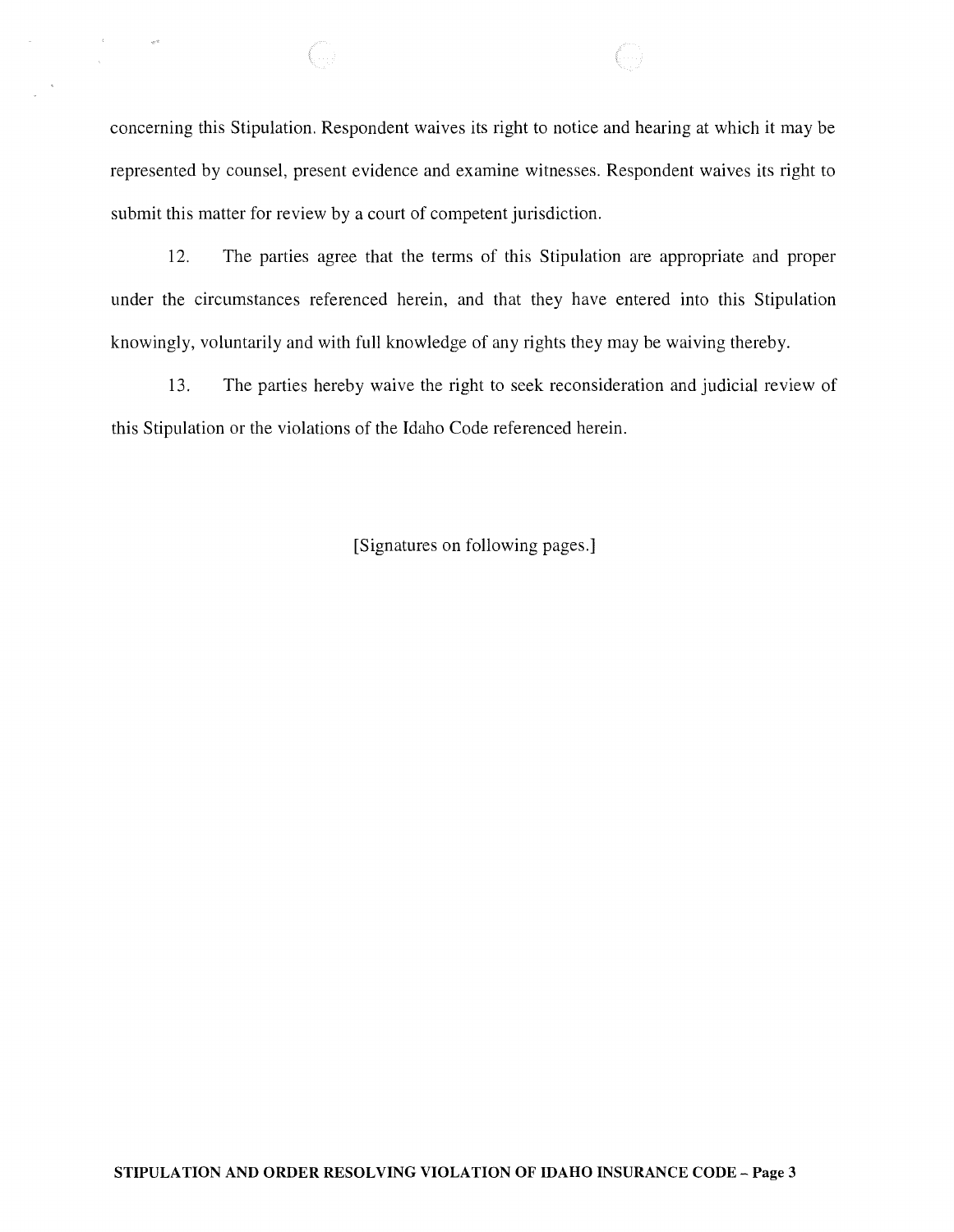AGREED THIS  $1^{\pi}$  day of December, 2012.

PRIME THERAPEUTICS LLC, a Delaware limited liability company

By: Name: Julius Aora Rediguez.  $Its: \Delta P \neq$  eneal  $Couchge1$  and Interim  $Comline$  officer

# $STATE OF$   $M$  $N$  $CS$ ota) ) ss. County of Scott

On this  $\sqrt{1/\hbar}$  day of  $\sqrt{1/\hbar}$  day of  $\sqrt{1/\hbar}$ , 2012, before me, the undersigned, a Notary . Public in and for said State, personally appeared  $\triangle$  and  $\triangle$  od rique 2.  $\Box$ , the V P, Experiment Counsel 3 Intering PRIME THERAPEUTICS LLC, a Delaware limited liability  $\overline{\text{company}}$ , who executed the  $\overline{\text{fof}}$  going instrument on behalf of said company, and acknowledged to me that the said instrument is the free and voluntary act and deed of said company, for the uses and purposes therein mentioned.

WITNESS MY HAND and official seal hereto affixed the day, month and year in this certificate first above written.

Notary Public in and for the State of  $MinRecot\omega$ Residing at **Scott Conty** My commission expires:  $1/31$ 

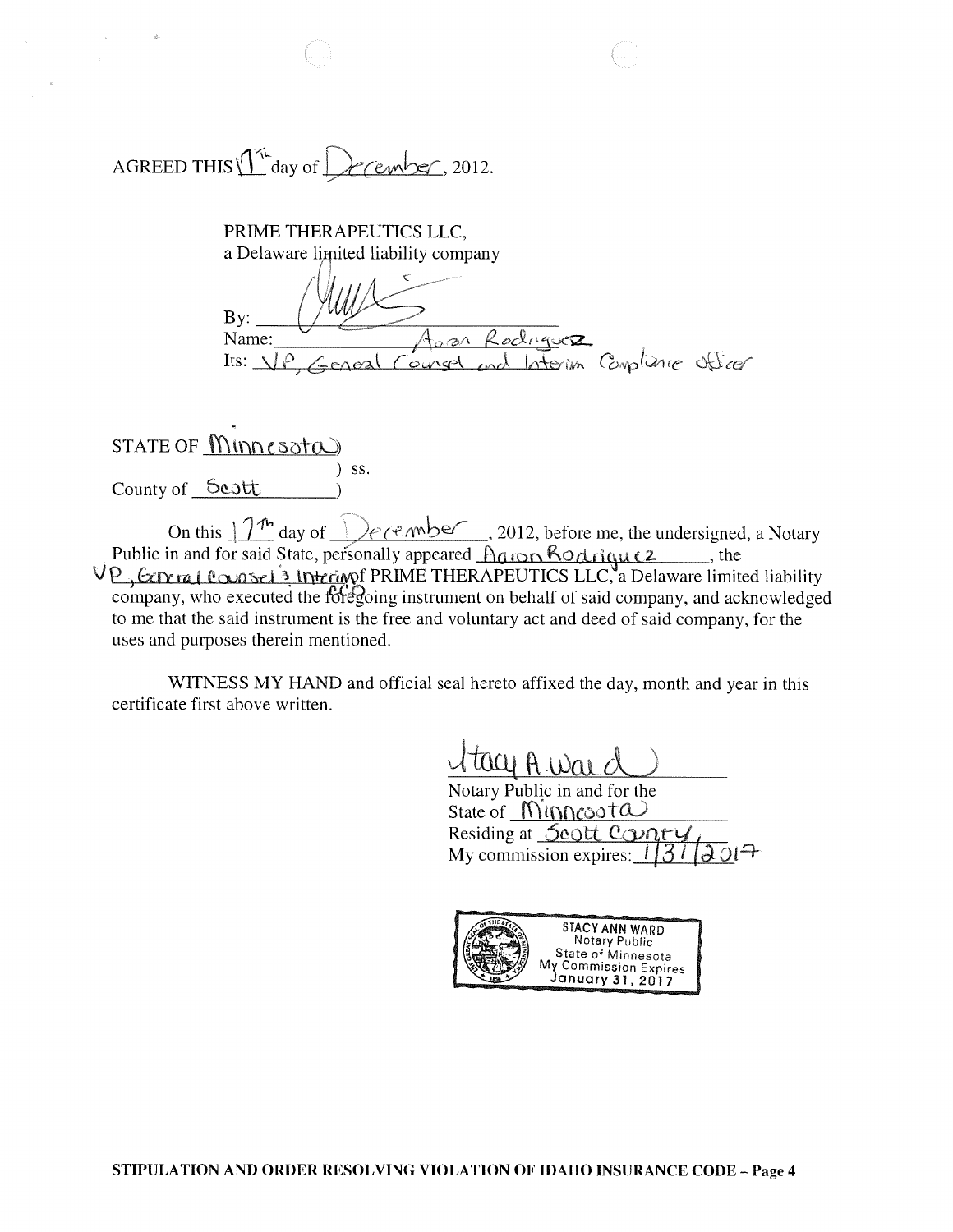AGREED THIS  $21$  day of December , 2012.

IDAHO DEPARTMENT OF INSURANCE

 $By:  $\sqrt{y}$$ 

Georgia Siehl, CPA, CFE Bureau Chief, Chief Examiner Idaho Department of Insurance

Approved as to Form:

 $\bar{\mathbf{r}}$ 

OFFICE OF THE ATTORNEY GENERAL STATE OF IDAHO  $By:$ Richard B. Burleigh Deputy Attorney General Attorney for the Idaho Department of Insurance

**IT IS SO ORDERED.**  DATED this  $\frac{Z15T}{2}$  day of  $\frac{Q}{2012}$ .

STATE OF IDAHO DEPARTMENT OF INSURANCE

Ulhan pu

WILLIAM W. DEAL Director